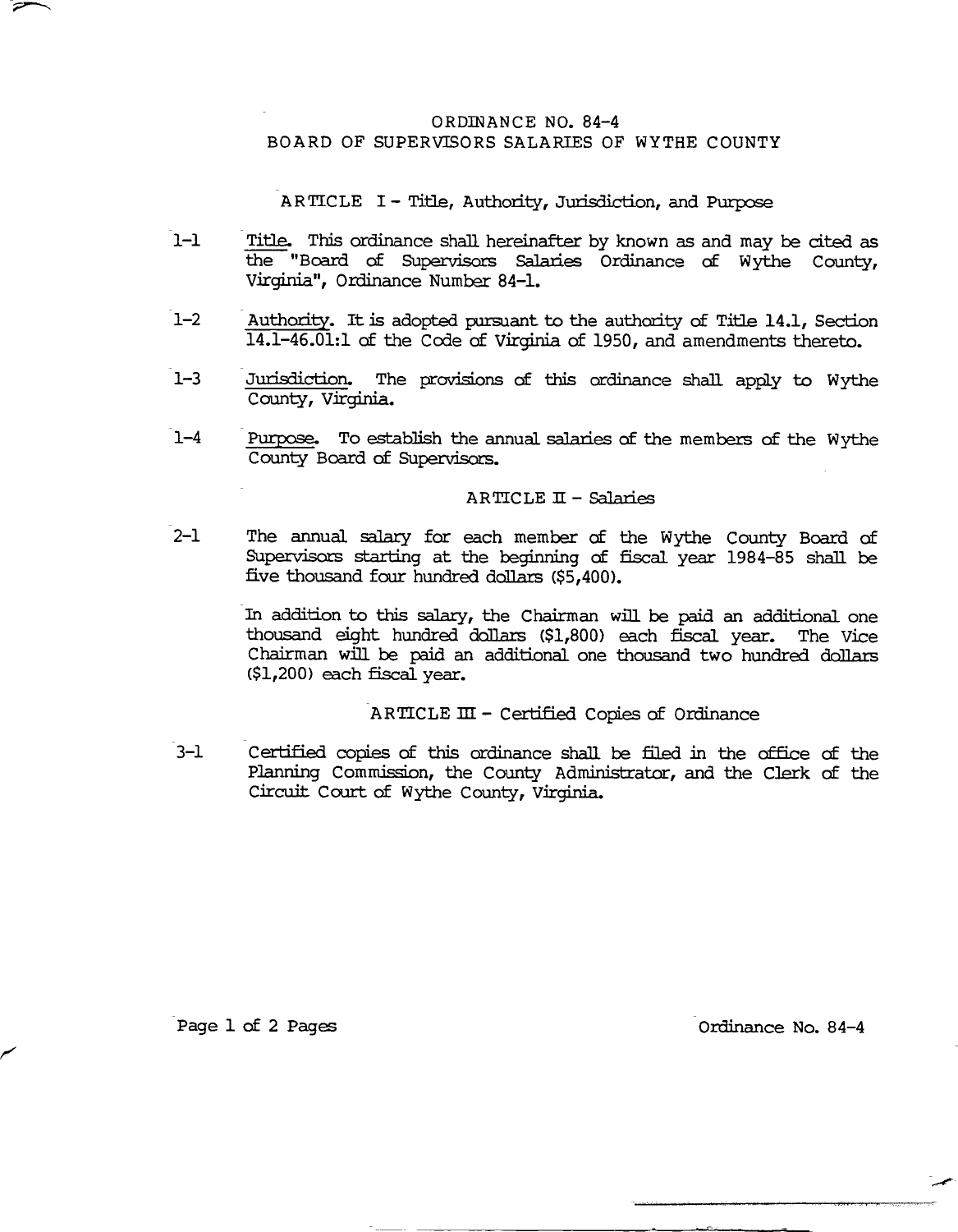$4-1$ 

This ordinance was duly considered following a public hearing held on June 13, 1984 and was adopted by the Board of Supervisors of Wythe County, Virginia, at its regular meeting held on June 13, 1984 the members voting:

| FOR | <b>AGAINST</b> | ABSENT |
|-----|----------------|--------|
| x   |                |        |
| X   |                |        |
| x   |                |        |
| x   |                |        |
| x   |                |        |
| x   |                |        |
| x   |                |        |
|     |                |        |

This ordinance shall become effective on and after 12:01 a.m. on July 1, 1984.

I certify this is a true and correct copy taken from the June 13, 1984 minutes of the Wythe County Board of Supervisors.

Bill R Brosson<br>Billy R. Branson Clerk

Page 2 of 2 Pages Book 13, Page 637 Ordinance No. 84-4